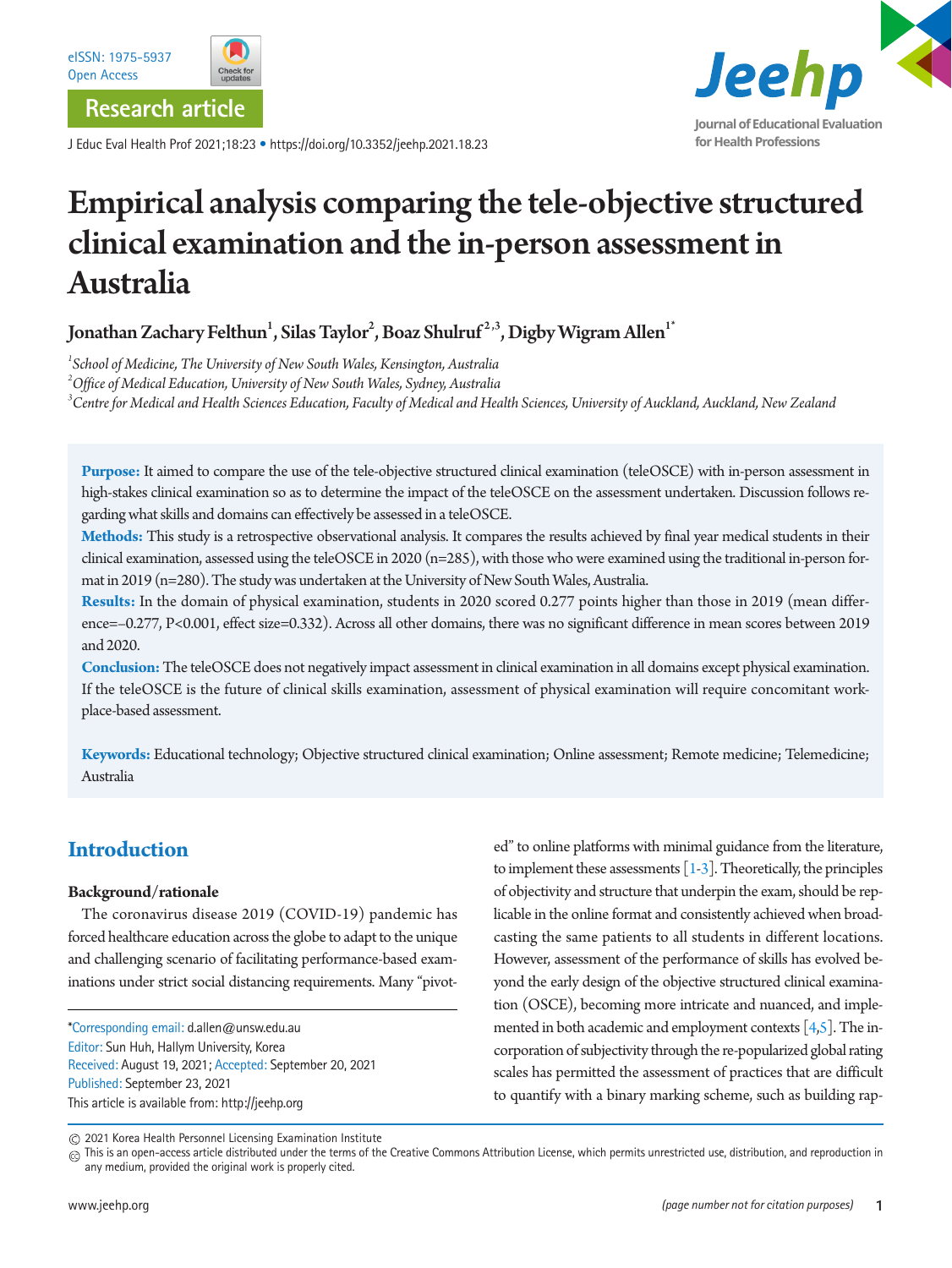port or demonstrating empathy  $\lceil 6, 7 \rceil$ . The implementation of an online format signals a further departure from its historical design. Recent efforts to deliver the tele-objective structured clinical examination (teleOSCE) and online OSCE orientation have been acceptable to students and examiners respectively  $[8,9]$  $[8,9]$  $[8,9]$ . A systematic review summarized the various attempts in the literature to incorporate an online element and discovered that while there is generally good validity and reliability, there is a need for systemic research to guide the ideal teleOSCE format  $[10]$  $[10]$ . As yet, no study has attempted to define and discuss the impact on the assessment outcome of separating students, patients, and assessors into different locations, and executing examinations online. This is of paramount concern in the context of current (and ongoing) social distancing requirements, whilst also providing useful insights into improving the accessibility of examinations to relevant stakeholders.

The challenging year of 2020 has offered an unprecedented and valuable opportunity for data collection on the online assessment process. The University of New South Wales in Sydney, Australia is one of many medical schools that was forced to use an online "electronic" OSCE (teleOSCE) with minimal guidance. Final year students underwent their summative OSCE assessments using this online format to comply with COVID-19 restrictions.

#### **Objectives**

The following study aims to establish whether the use of the teleOSCE has impacted assessment outcomes. Ultimately, the study aims to facilitate discussion on what skills and domains can effectively be assessed in a teleOSCE to guide future development and use of online clinical examinations.

## **Methods**

#### **Ethics statement**

The research was conducted under the ethics approval granted by the Human Research Ethics Committee of the University of New South Wales (reference no., HC15421, HREAPG: Health, Medical, Community and Social). Complying with the ethics approval we used administrative assessment data held by the University of New South Wales which required no consent from participants.

## **Study design**

This study is an observational study which compares the results achieved by the students examined in 2020 via the teleOSCE, with those who were examined under the traditional OSCE format in 2019.

#### **Setting**

In-person clinical OSCEs have been run for many years and staff are familiar with the requirements for implementation. Conversion of this to an online format required several steps. The prime amongst these was the technology aspect (for all participants) which was entirely novel in this setting. Thereafter, adaptation of the station was required, i.e., to suit an online format. In conjunction, personnel and procedural changes were required, before various stages of testing. The clinical stations are described below, with the technological, personnel, procedural, testing, and training aspects described in [Supplement 1.](#page-5-0)

The traditional in-person OSCE, as run in 2019, consisted of 9 stations from 7 disciplines (medicine, surgery, primary care, emergency medicine, psychiatry, pediatrics, and obstetrics and gynecology) of 12 minutes duration. For each station students are provided with a short summary of a clinical scenario, from which they are expected to take a brief targeted history, and conduct a physical examination, before attempting to diagnose the patient, suggest relevant investigations and management, and answer questions from the examiner. Each station is preceded by 2 minutes reading time and followed by a short period to allow transition to the subsequent station. Within stations students are assessed on their clinical skills in relation to the specific station content, but also on generic aspects such as communication and physical examination skills. To ensure comparability between the teleOSCE, and the in-person OSCE, core features from the latter were maintained in the online version wherever possible. For the most part, this was relatively straightforward since initiation of the consultation with the patient, collection of the history, interpretation of clinical information and summarization of the case by the student could all be easily achieved in the online format [\(Supplement 2](#page-5-0)). However, for the physical examination and/or procedural skills components, these aspects needed to be adapted into an activity which could be completed and assessed online. Here the task now required the student to describe the approach to and process of examining the patient in whatever way they felt the station question and information elicited suggested [\(Table 1](#page-2-0)). These changes also necessitated modification of the assessment rubrics. To this end, each adapted OSCE station was reviewed by staff familiar with clinical assessment and with recommendations made to station authors should further changes be required to suit the online format.

#### **Participants**

For the teleOSCE in 2020, 285 senior students participated in the assessment; while, for the traditional in-person format evaluation of OSCE in 2019, 280 senior students participated. All target students participated in the examinations.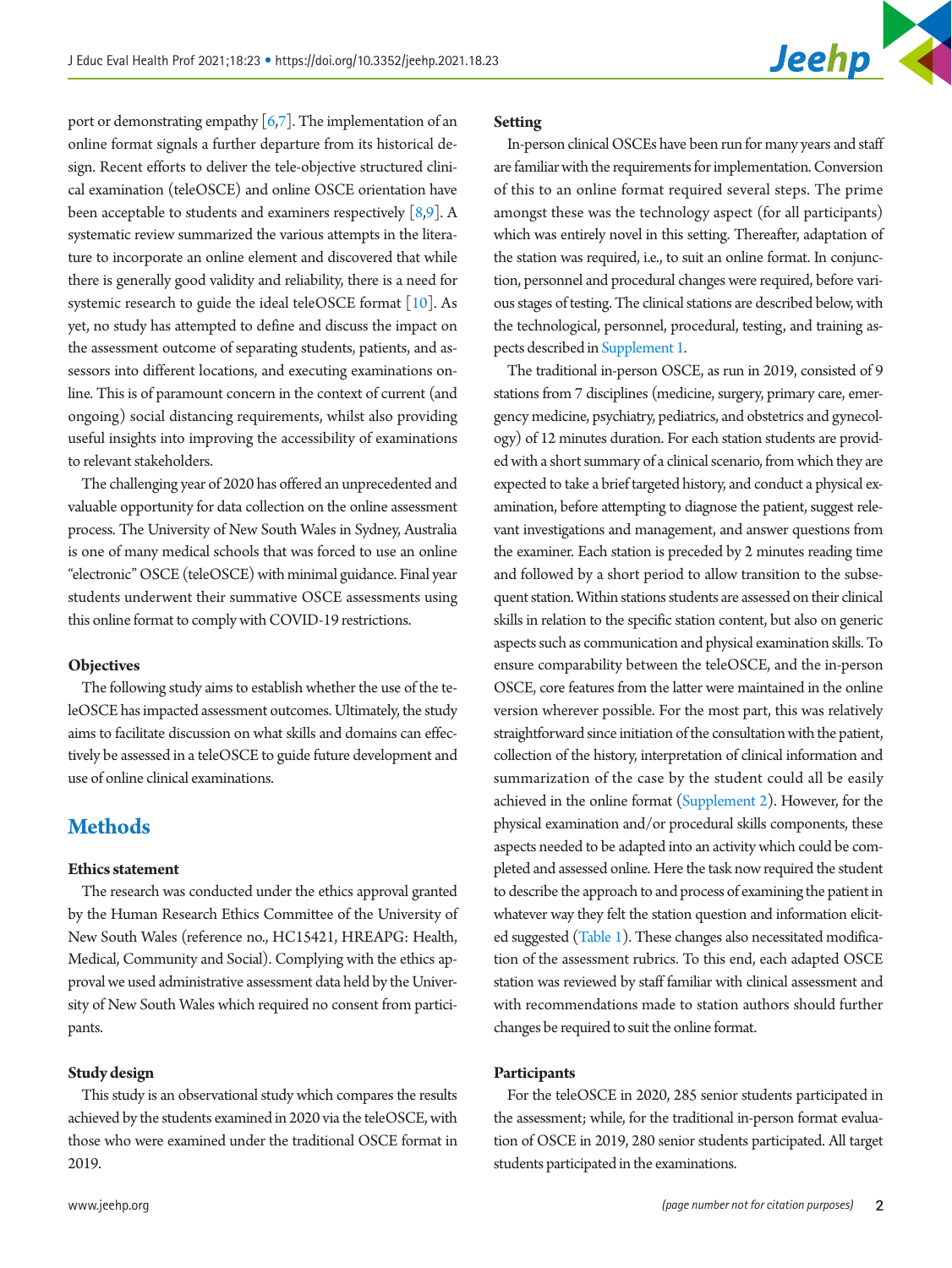| Method of the examination                | In person                                                                  | TeleOSCE                                                                                                                                                                                  |
|------------------------------------------|----------------------------------------------------------------------------|-------------------------------------------------------------------------------------------------------------------------------------------------------------------------------------------|
| Planning a relevant physical examination | information gleaned from history and observable<br>features of the patient | Formulated according to the station requirements, the Formulated according to the station requirements, the<br>information gleaned from history and observable<br>features of the patient |
| Performing the physical examination      | Performed on the patient                                                   | Steps listed for examiner                                                                                                                                                                 |
| Extracting clinical information          | Interpreted from steps of the clinical examination                         | Clinical information is provided by the examiner to the<br>student upon request                                                                                                           |
| Formulating a diagnosis                  | Extrapolated from the clinical information garnered<br>from previous steps | Extrapolated from the clinical information garnered<br>from previous steps                                                                                                                |

<span id="page-2-0"></span>**Table 1.** Comparison of components of physical examination in the 2 different assessment formats

TeleOSCE, tele-objective structured clinical examination.

#### **Variables**

Scores of the teleOSCE examination and that of the traditional in-person OSCE.

### **Data source/measurement**

The results of teleOSCE and traditional in-person OSCE for 2 years. The data used in this analysis were the raw scores given by the examiners before modifications made by the post examination standard setting process implemented by the medicine program [\[11](#page-6-9)[,12](#page-6-10)]. This process was essential to allow the analysis focusing on examiners' assessment outcomes rather than overall outcomes for students which could be impacted by the standard setting method.

## **Bias**

There was no sampling bias because all target students participated in the OSCE and all data was included in the study.

#### **Study size**

The sample size of this study was determined by the availability of participants, all of which were included in the study  $(N = 565;$ combined cohorts of 280 and 285 each). Because the study used all available data and the study had no impact on the participants it was unnecessary to limit the number of study participants nor undertake a priori sample size and power calculation  $[13]$ . The results do present the effect size which is the appropriate measure to esti-mate the meaning of the differences between the 2 cohorts [\[14](#page-6-12)]. No post-hoc sample size and power calculation were undertaken because these are not statistically appropriate [\[15](#page-6-13)].

## **Statistical methods**

Independent t-test analysis was used to compare the mean scores of student assessment results between 2019 (in-person OSCE) and 2020 (teleOSCE). The comparison was made by disciplines (all assessment domains combined) and separately by domains (all disciplines combined). This analysis was chosen to identify the impact of the assessment mode on different medical disciplines as well as assessment domains, respectively. Bonferroni correction was undertaken to correct for alpha inflation.

## **Results**

#### **Descriptive data of participants**

In 2019, 280 students undertook the in-person examinations, while in 2020, there were 285 examinees in the teleOSCE. All students completed the entirety of their examinations, and all of their unidentified raw scores were eligible for use in this study. Demographic data was not available for inclusion in this study.

## **Main results**

In the domain of physical examination, students in 2020 scored 0.277 points higher than those in 2019 (mean difference = – 0.277,  $P < 0.001$ , effect size = 0.332). Across all other domains, there was no significant difference in mean scores between 2019 and 2020. These results are illustrated in [Table 2](#page-3-0) and Dataset 1.

When analyzing the results by discipline, compared to the 2019 (in-person) students the 2020 (teleOSCE) students scored 0.216 points higher in medicine (mean difference = –0.216, P < 0.05, effect size = 0.257) and 0.390 points higher in emergency medicine (mean difference  $= -0.390$ ,  $P < 0.01$ , effect size  $= 0.363$ ) respectively. Across all other disciplines, there was no significant difference between the mean scores in 2019 compared to 2020. These results are depicted in [Table 3](#page-3-1) and [Dataset 1](#page-5-1).

## **Discussion**

## **Key results**

The cohorts in this study were of comparable size (280 versus 285) and no significant difference were seen in the outcomes of almost all domains (communication, clinical history and background, medical knowledge, interpretation, diagnosis, and management) and disciplines. This suggests that the change to an on-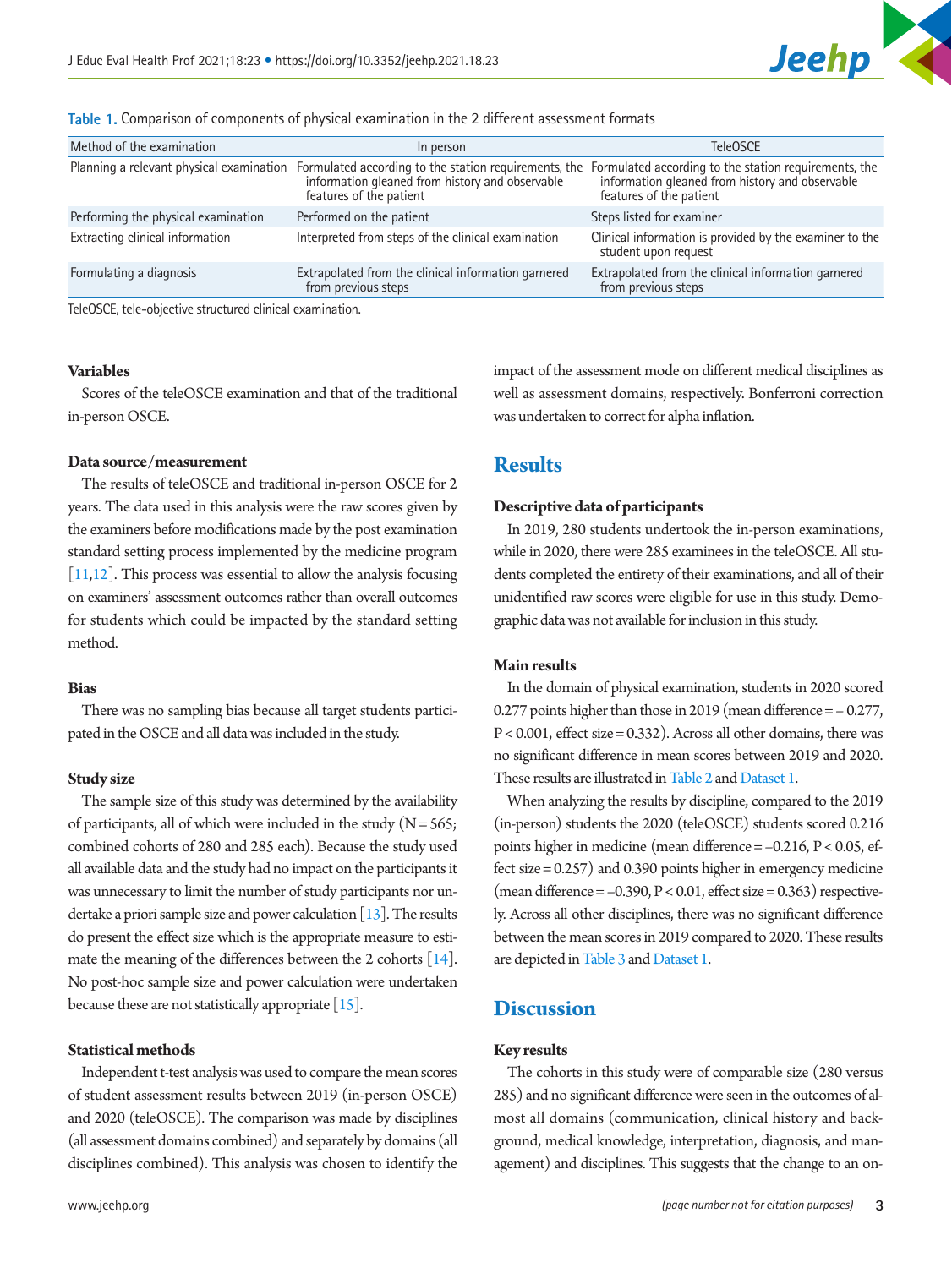| Table 2. Comparison of 2019 and 2020 student results by different domains of the marking rubric                                                                                                                                    |      |      |       |       |       |       |        |                  |          |                        |        |                      |            |                      |                |
|------------------------------------------------------------------------------------------------------------------------------------------------------------------------------------------------------------------------------------|------|------|-------|-------|-------|-------|--------|------------------|----------|------------------------|--------|----------------------|------------|----------------------|----------------|
|                                                                                                                                                                                                                                    | z    |      | Mean  |       |       | SD    |        | SEM              |          | t-value Equal variance | ₩      |                      | Mean       |                      |                |
| Domain                                                                                                                                                                                                                             | 2019 | 2020 | 2019  | 2020  | 2019  | 2020  | 2019   | 2020             |          | assumed                |        | Sig.                 | difference | 95% CI               | Effect<br>size |
| Communication                                                                                                                                                                                                                      | 280  | 285  | 7.618 | 7.569 | 0.621 | 0.571 | 0.0371 | 0.0338           | 0.971    | Yes                    | 563.00 | 0.332                | 0.049      | $-0.050$ to $0.147$  | $-0.082$       |
| Clinical history & back-<br>ground                                                                                                                                                                                                 | 280  | 285  | 7.090 | 7.147 | 0.866 | 0.691 | 0.0518 | 0.0409           | $-0.864$ | å                      | 532.48 | 0.389                | $-0.057$   | $-0.186$ to $0.072$  | 0.073          |
| Medical knowledge                                                                                                                                                                                                                  | 280  | 285  | 7.186 | 7.122 | 0.887 | 0.908 | 0.0530 | 0.0538           | 0.848    | Yes                    | 563.00 | 0.397                | 0.064      | $-0.084$ to 0.212    | $-0.071$       |
| Physical examination                                                                                                                                                                                                               | 280  | 285  | 7.104 | 7.381 | 0.847 | 0.822 | 0.0506 | 0.0487           | $-3.947$ | Yes                    | 563.00 | < 0.001 <sup>a</sup> | $-0.277$   | $-0.415$ to $-0.139$ | 0.332          |
| Interpretation                                                                                                                                                                                                                     | 280  | 285  | 7.058 | 7.156 | 0.822 | 0.796 | 0.0491 | $0.0472 - 1.445$ |          | Yes                    | 563.00 | 0.149                | $0 - .098$ | $-0.232$ to 0.035    | 0.121          |
| Diagnosis & management                                                                                                                                                                                                             | 280  | 285  | 7.292 | 7.394 | 0.786 | 0.819 | 0.047  | 0.0485           | $-1.514$ | Yes                    | 563.00 | 0.131                | $-0.102$   | $-0.235$ to $0.030$  | 0.127          |
| SD, standard deviation; SEM, standard error of the mean; df, degrees of freedom; Sig,, significance; CI, confidence interval.<br><sup>a</sup> Significant at P<0.001 after correction for alpha inflation (Bonferroni correction). |      |      |       |       |       |       |        |                  |          |                        |        |                      |            |                      |                |
|                                                                                                                                                                                                                                    |      |      |       |       |       |       |        |                  |          |                        |        |                      |            |                      |                |

<span id="page-3-0"></span>Table 3. Comparison of 2019 and 2020 student results in the different sub-specialties **Table 3.** Comparison of 2019 and 2020 student results in the different sub-specialties

|                                                                                                                                                                                                                                   |      |      |             |           |       | $\frac{1}{2}$ : $\frac{1}{2}$ : $\frac{1}{2}$ , $\frac{1}{2}$ , $\frac{1}{2}$ , $\frac{1}{2}$ , $\frac{1}{2}$ ; $\frac{1}{2}$ ; $\frac{1}{2}$ ; $\frac{1}{2}$ |        |                  |          |                        |        |               |                    |                              |                |
|-----------------------------------------------------------------------------------------------------------------------------------------------------------------------------------------------------------------------------------|------|------|-------------|-----------|-------|---------------------------------------------------------------------------------------------------------------------------------------------------------------|--------|------------------|----------|------------------------|--------|---------------|--------------------|------------------------------|----------------|
|                                                                                                                                                                                                                                   |      |      | Mean        |           | S     |                                                                                                                                                               | SEM    |                  |          |                        | ₩      |               |                    | 95% CI                       | Effect<br>size |
| Discipline                                                                                                                                                                                                                        | 2019 | 2020 |             | 2019 2020 | 2019  | 2020                                                                                                                                                          | 2019   | 2020             |          | t-value Equal variance |        | Sig.          | Mean<br>difference |                              |                |
| <b>Aedicine</b>                                                                                                                                                                                                                   | 280  | 285  | 7.275       | 7.492     | 0.768 | 0.921                                                                                                                                                         | 0.0459 | 0.0546 -3.036 No |          |                        | 548.43 | $0.003^{a}$   | $-0.216$           | $-0.357$ to $-0.076$ 0.257   |                |
| Surgery                                                                                                                                                                                                                           | 280  | 285  | 7.376       | 7.354     | 0.851 | 0.934                                                                                                                                                         | 0.0509 | 0.0553           | 0.298    | Yes                    | 563.00 | 0.766         | 0.022              | $-0.125$ to $0.170$ $-0.025$ |                |
| Psychiatry                                                                                                                                                                                                                        | 280  | 285  | 7.344       | 7.227     | 0.921 | 0.925                                                                                                                                                         | 0.0550 | 0.0548           | 1.505    | Yes                    | 563.00 | 0.133         | 0.117              | $-0.036$ to $0.269$          | $-0.127$       |
| imergency medicine                                                                                                                                                                                                                | 280  | 285  | 7.032       | 7.422     | 1.172 | 0.975                                                                                                                                                         | 0.0701 | 0.0578           | $-4.304$ | Yes                    | 563.00 | $< 0.001^{b}$ | -0.390             | $-0.568$ to $-0.212$         | 0.363          |
| Obstetrics & gynecology                                                                                                                                                                                                           | 280  | 285  | 7.440       | 7.521     | 1.056 | 1.012                                                                                                                                                         | 0.0631 | 0.0600           | $-0.934$ | Yes                    | 563.00 | 0.351         | -0.081             | $-0.252$ to $0.090$          | 0.078          |
| Primary care                                                                                                                                                                                                                      | 280  | 285  | 6.936       | 6.985     | 1.125 | 0.951                                                                                                                                                         | 0.0672 | 0.0564           | $-0.565$ | Ş                      | 544.63 | 0.572         | $-0.050$           | $-0.222$ to $0.123$          | 0.047          |
| Paediatrics                                                                                                                                                                                                                       | 280  | 285  | 7.501 7.438 |           | 0.958 | 0.793                                                                                                                                                         | 0.0573 | 0.0470           | 0.858    | ş                      | 540.44 | 0.391         | 0.064              | 0.082 to 0.209               | $-0.072$       |
| .D, standard deviation; SEM, standard error of the mean; df, degrees of freedom; Sig., significance; CI, confidence interval.<br><sup>a</sup> Significant at P<0.05 after correction for alpha inflation (Bonferroni correction). |      |      |             |           |       |                                                                                                                                                               |        |                  |          |                        |        |               |                    |                              |                |
|                                                                                                                                                                                                                                   |      |      |             |           |       |                                                                                                                                                               |        |                  |          |                        |        |               |                    |                              |                |

<span id="page-3-1"></span><sup>b</sup>Significant at P<0.01 after correction for alpha inflation (Bonferroni correction). b)Significant at P<0.01 after correction for alpha inflation (Bonferroni correction).



 $\bar{1}$ 

 $\mathbb{R}^n$ 

 $\mathbf{r}$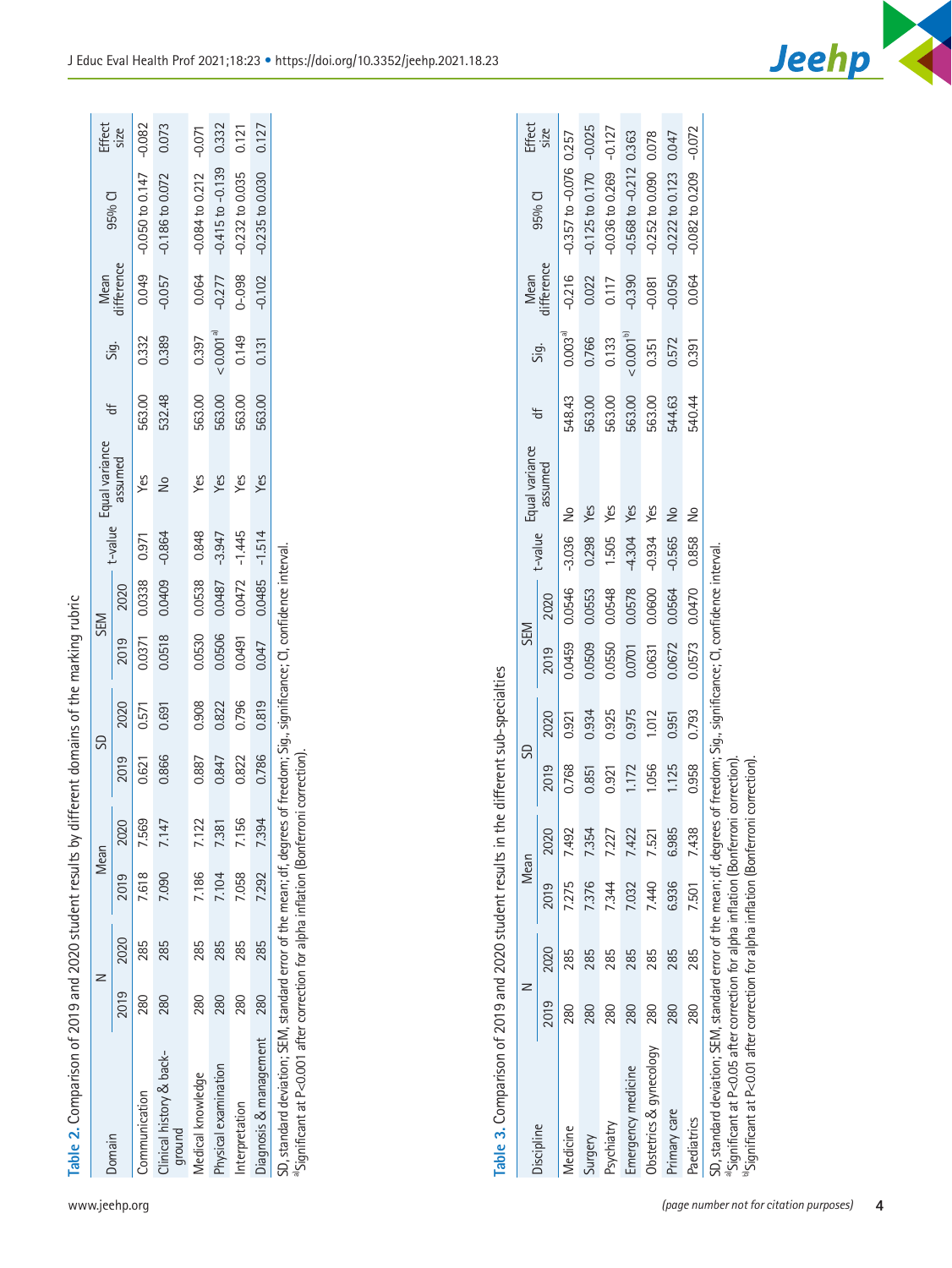line platform did not influence the performance of students, or the information available to assessors in these areas. However, significant differences are noted in the disciplines of medicine and emergency medicine, and the domain of physical examination.

#### **Interpretation**

The method of performance assessment utilized in 2019 has been in practice at the University of New South Wales for many years and minor adaptations in methodology have previously been well-described in the literature [11]. There are several potential explanations for the higher mean scores in medicine (mean differ- $\text{ence} = -0.216$ ,  $P < 0.05$ ) and emergency (mean difference = –0.390, P < 0.01) between the 2 cohorts. Most notably, the in-person OSCE at University of the New South Wales was the product of successive annual reviews and moderation informed by local data and educational research. Conversely, the teleOSCE was the culmination of 6 months of targeted design and innovation with a paucity of guidance from the literature. As such, this may have limited the case or task complexity incorporated into several of the teleOSCE stations and this could have contributed to the improvement in assessment outcomes observed in the medicine and emergency medicine stations. For instance, the adaption of multiple procedural tasks performed in the emergency medicine station required greater consideration than in, for example, a psychiatry station, in which the patient history and mental state examination translated quite straightforwardly to the teleOSCE format. Additionally, there are multiple established examiner-specific variables that could have further influenced the difference observed. For instance, examiner training has been shown to decrease marking variation [\[16](#page-6-11)]. Examiner expertise may be inversely correlated with generic scores in communication, while seniority may be as-sociated with lower scores in general [\[17\]](#page-6-14). With the rapid development and implementation of the teleOSCE, expertise, training and issues around seniority of examiners were less pertinent in a brandnew platform. This foreseeably could impact disciplines unevenly, given the varied suitability of each discipline to the teleOSCE platform (e.g., emergency medicine versus psychiatry).

Exploring adjustments made to the method of examination provides insights into why the physical examination domain results may have changed (Table 1). In both the in-person and online formats, students are required to plan the physical examination they would like to undertake and in the teleOSCE this plan had to be clearly articulated to the examiner. In the latter, the physical findings were provided upon specific student request. In contrast, students undertaking the in-person iteration were required to gather this information using their physical examination skills. In both formats, students then used their clinical reasoning to construct an

appropriate list of differential diagnoses. As such, poor performance in physical examination may have hampered information gathering for students undertaking the in-person assessment, whereas the online format negated this deficiency by affording the student the necessary clinical information on request to formulate their diagnosis.

Additionally, the information available to the examiner is less in the teleOSCE. Previously, the in-person format permitted an examiner a single observation of the student, with multiple facets, including witnessing the students carry out the steps of an examination. By removing this specific data point, examiners simply have less information with which to make a judgement, a well-established hindrance to validity [\[18\]](#page-6-13). Observation of physical examination has been the cornerstone of performance examination in the OSCE format for decades, and this result challenges the value of assessing physical examination in the teleOSCE in its current format. Amending the configuration of the teleOSCE to permit the appropriate performance of physical examination skills represents a potential alternative. For instance, this could be achieved by placing the student together with the patient in a single room, leaving only the assessor in a remote location. This has been studied previously, with positive results in terms of acceptability of participants and information gleaned by examiners [\[19](#page-6-15)]. However, with the physical distancing requirements in place during the COVID-19 pandemic, this would not have been achievable in this study. Moreover, this method negates the improved accessibility to patients, a key benefit of the online platform. Instead, physical examination in the online platform could focus on signs that are transferrable through a screen. There is evidence through the applications of telehealth that physical examinations which rely heavily on observation such as dermatology are highly suited to this purpose [\[20\]](#page-6-16). Indeed an examination should represent the context it aims to simulate [\[21\]](#page-6-17), and the teleOSCE represents the challenges of the telehealth consultation very well. It is easy to see its utility in training future clinicians for whom telehealth may become far more prevalent. But for its current purpose, that is assessing final year medical students across the various domains, there remains no current solution for a fully representative sample of physical examination skills in the teleOSCE, as the in-person format may have done.

Looking more broadly at performance examination, the observation of the performance of a single skill in a single environment during an assessment has poor generalizability due to case specificity  $[16]$ . For instance, if a student can appropriately listen to the precordium on a young fit simulated patient, they may not be able to reproduce the same performance in an unwell, overweight and/ or elderly patient. Undeniably the only way to approach validity in assessment of a single target domain such as competence in physi-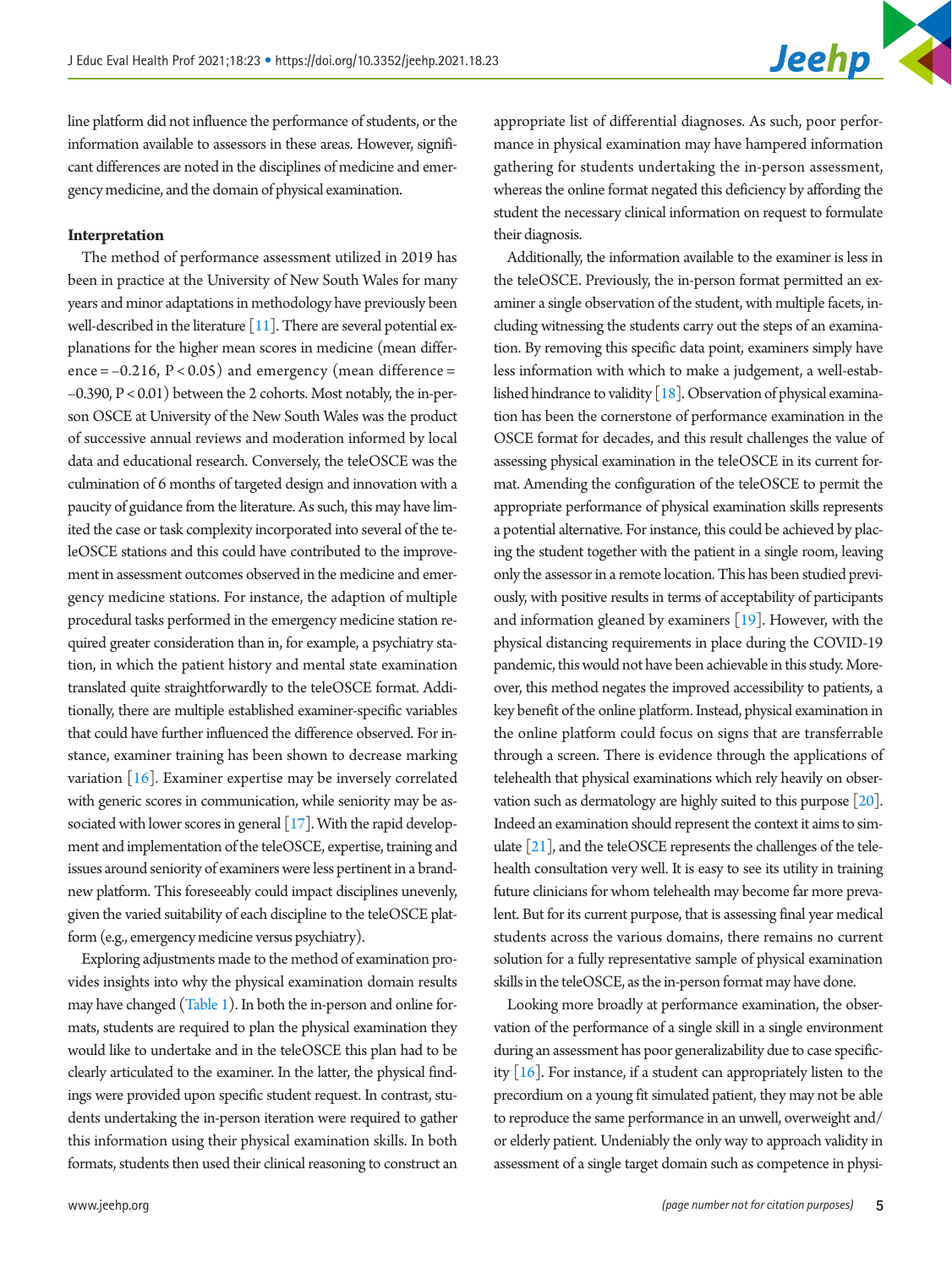cal examination, requires a multitude of observations in varied contexts [\[18](#page-6-13)]. To navigate the shortcomings of the teleOSCE in judging physical examination, other components of a multimodal assessment method will need to be further emphasized. We suggest that structured and cyclical clinical workplace-based assessment of physical examinations are highly suited to this purpose. Repeating observed clinical assessments and utilizing a structured feedback system (e.g., mini-clinical evaluation exercise) has been shown to provide students with a means to apply, evaluate and refine their clinical skills [\[22](#page-6-18)], whilst also allowing teleOSCEs to be utilized for assessment of the other domains of skills which we have shown to be unaffected by the online format.

### **Limitations**

Utilizing student marks to compare the impact of the in-person and teleOSCE has its limitations in that more than simply the student performance and the assessment modality will contribute to this result. Such confounders were not controlled for in this observational study. Furthermore, the in-person and teleOSCE assess different aspects of competence in the domain of physical examination and this may limit scope for comparison in this domain. Of note, the in-person OSCE requires a student to elicit findings by physical examination whereas the teleOSCE requires a student to describe this process (in stations requiring more information than can be gained by observation alone). The teleOSCE does impact assessment of physical examination competence; however, this may be due to the inherent constraints of the online format of assessment in this particular domain rather than solely ascribable to differences in student performance between 2019 and 2020.

#### **Conclusion**

Research on teleOSCE is still in its infancy. Evaluating the method used by the University of New South Wales for performance examination in 2020 has demonstrated that the transition from the in-person performance assessment to a teleOSCE platform was very successful. Bar physical examination, comparing traditional in-person OSCE outcomes with those of the teleOSCE shows no significant changes across the various domains. As such, these online summative examinations can continue to play a role in the broader multimodal assessment system, providing valuable data to examiners when making an accurate judgement about a student's competency in those domains. However, this study also revealed the need for careful consideration of the way we assess physical examination using teleOSCE. Students can no longer execute the actions of a physical examination on a patient, and as such, examiners have less information with which to make an assessment and this may account for an increase in scores in this domain. With the in-

creased likelihood of utilizing teleOSCE more frequently in the future, we need to identify the physical examination skills that cannot be accurately assessed via teleOSCE and make sure these skills are assessed via workplace-based assessment tools.

## **ORCID**

Jonathan Zachary Felthun: [https://orcid.org/0000-0002-3485-](http://orcid.org/0000-0002-3485-8190) [819](http://orcid.org/0000-0002-3485-8190)0; Silas Taylor: [https://orcid.org/0000-0003-1992-8485](http://orcid.org/0000-0003-1992-8485); Boaz Shulruf: [https://orcid.org/0000-0003-3644-727](http://orcid.org/0000-0003-3644-727X)X; Digby Wigram Allen: [https://orcid.org/0000-0003-0243-4948](http://orcid.org/0000-0003-0243-4948)

## **Authors' contributions**

Conceptualisation: JZF, DWA, ST, BS. Data curation: BS. Formal analysis: BS. Funding acquisition: not applicable. Methodology: JZF, DWA, ST, BS. Project administration: DWA. Writing– original draft: JZF, DWA, ST, BS. Writing–review & editing: JZF, DWA, ST, BS.

# **Conflict of interest**

Boaz Shulruf has been an associate editor of the Journal of Educational Evaluation for Health Professions since 2017, but had no role in the decision to publish this review. No other potential conflict of interest relevant to this article was reported.

# **Funding**

None.

# <span id="page-5-1"></span>**Data availability**

Data files are available from Harvard Dataverse: [https://doi.org/](https://doi.org/10.7910/DVN/0XDXKS) [10.7910/DVN/0XDXKS](https://doi.org/10.7910/DVN/0XDXKS)

Dataset 1. Results of 2 objective structured clinical examination (OCSE) examinations of medical students in the University of New South Wales, Australia in 2019 and 2020.

## **Acknowledgments**

None.

## <span id="page-5-0"></span>**Supplementary materials**

Data files are available from Harvard Dataverse: [https://doi.org/](https://doi.org/10.7910/DVN/0XDXKS) [10.7910/DVN/0XDXKS](https://doi.org/10.7910/DVN/0XDXKS)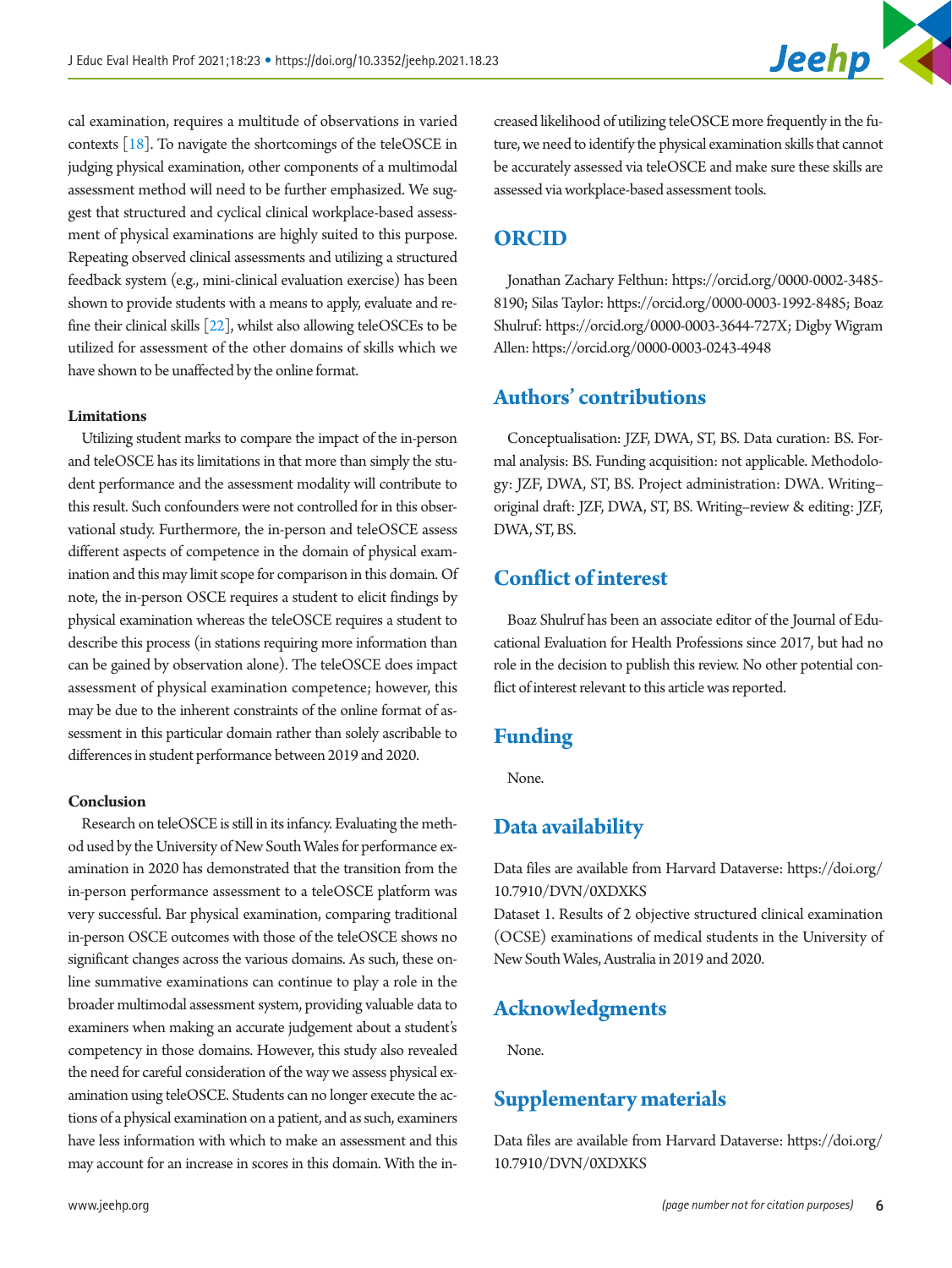Supplement 1. Technological, personnel, procedural, testing and training aspects of the tele-objective structured clinical examination.

Supplement 2. Video of tele-objective structured clinical examination (teleOSCE) interaction.

Supplement 3. Audio recording of the abstract.

# **References**

- <span id="page-6-0"></span>1. [Craig C, Kasana N, Modi A. Virtual OSCE delivery: the way of](https://doi.org/10.1111/medu.14286) [the future? Med Educ 2020;54:1185-1186. https://doi.](https://doi.org/10.1111/medu.14286) [org/10.1111/medu.14286](https://doi.org/10.1111/medu.14286)
- 2. [Kakadia R, Chen E, Ohyama H. Implementing an online](https://doi.org/10.1002/jdd.12323)  [OSCE during the COVID-19 pandemic. J Dent Educ 2020 Jul](https://doi.org/10.1002/jdd.12323) [15 \[Epub\]. https://doi.org/10.1002/jdd.12323](https://doi.org/10.1002/jdd.12323)
- <span id="page-6-1"></span>3. [Rampton S, Tea C, Miesi K, Hamilton C. PG30 How to do a re](https://doi.org/10.1136/bmjstel-2020-aspihconf.78)[mote OSCE successfully: converting face to face simulation into](https://doi.org/10.1136/bmjstel-2020-aspihconf.78)  [a virtual E-consult in the pandemic crisis. BMJ Simul Technol](https://doi.org/10.1136/bmjstel-2020-aspihconf.78)  [Enhanc Learn 2020;6\(Suppl\\_1\):A45-A46. https://doi.](https://doi.org/10.1136/bmjstel-2020-aspihconf.78) [org/10.1136/bmjstel-2020-](https://doi.org/10.1136/bmjstel-2020-aspihconf.78)aspihconf.78
- <span id="page-6-2"></span>[4. Taylor S, Haywood M, Shulruf B. Comparison of effect between](https://doi.org/10.3352/jeehp.2019.16.3) [simulated patient clinical skill training and student role play on](https://doi.org/10.3352/jeehp.2019.16.3) [objective structured clinical examination performance out](https://doi.org/10.3352/jeehp.2019.16.3)[comes for medical students in Australia. J Educ Eval Health Prof](https://doi.org/10.3352/jeehp.2019.16.3) [2019;16:3. https://](https://doi.org/10.3352/jeehp.2019.16.3)doi.org/10.3352/jeehp.2019.16.3
- <span id="page-6-3"></span>[5. Nagoshi Y, Cooper LA, Meyer L, Cherabuddi K, Close J, Dow J,](https://doi.org/10.3352/jeehp.2019.16.31)  [Markham MJ, Stalvey C. Application of an objective structured](https://doi.org/10.3352/jeehp.2019.16.31) [clinical examination to evaluate and monitor intern's proficiency](https://doi.org/10.3352/jeehp.2019.16.31)  [of hand hygiene and personal protective equipment use in the](https://doi.org/10.3352/jeehp.2019.16.31) [United States.](https://doi.org/10.3352/jeehp.2019.16.31) J Educ Eval Health Prof 2019;16:31. https://doi. org/10.3352/jeehp.2019.16.31
- <span id="page-6-4"></span>[6. Ilgen JS, Ma IW, Hatala R, Cook DA. A systematic review of va](https://doi.org/10.1111/medu.12621)[lidity evidence for checklists versus global rating scales in simu](https://doi.org/10.1111/medu.12621)[lation-based assessment. Med Educ 2015;49:161-173. https://](https://doi.org/10.1111/medu.12621) [doi.org/10.1111/medu.12621](https://doi.org/10.1111/medu.12621)
- <span id="page-6-5"></span>[7. Daniels VJ, Pugh D. Twelve tips for developing an OSCE that](https://doi.org/10.1080/0142159X.2017.1390214)  [measures what you want. Med Teach 2018;40:1208-1213.](https://doi.org/10.1080/0142159X.2017.1390214)  <https://doi.org/10.1080/0142159X.2017.1390214>
- <span id="page-6-6"></span>8. [Elnaem MH, Akkawi ME, Nazar NI, Ab Rahman NS, Mo](https://doi.org/10.3352/jeehp.2021.18.6)[hamed MH. Malaysian pharmacy students' perspectives on the](https://doi.org/10.3352/jeehp.2021.18.6)  [virtual objective structured clinical examination during the](https://doi.org/10.3352/jeehp.2021.18.6) [coronavirus disease 2019 pandemic. J Educ Eval Health Prof](https://doi.org/10.3352/jeehp.2021.18.6) [2021;18:6. https://doi.org/1](https://doi.org/10.3352/jeehp.2021.18.6)0.3352/jeehp.2021.18.6
- <span id="page-6-9"></span><span id="page-6-7"></span>9. [Khamisa K, Halman S, Desjardins I, Jean MS, Pugh D. The im](https://doi.org/10.3352/jeehp.2018.15.18)[plementation and evaluation of an e-Learning training module](https://doi.org/10.3352/jeehp.2018.15.18)  [for objective structured clinical examination raters in Canada. J](https://doi.org/10.3352/jeehp.2018.15.18) [Educ Eval Health Prof 2018;15:18. https://doi.org/10.3352/](https://doi.org/10.3352/jeehp.2018.15.18)

[jeehp.2018.15.18](https://doi.org/10.3352/jeehp.2018.15.18)

- <span id="page-6-8"></span>10. [Felthun JZ, Taylor S, Shulruf B, Allen DW. Assessment methods](https://doi.org/10.3352/jeehp.2021.18.11)  [and the validity and reliability of measurement tools in online](https://doi.org/10.3352/jeehp.2021.18.11)  [objective structured clinical examinations: a systematic scoping](https://doi.org/10.3352/jeehp.2021.18.11)  [review. J Educ Eval Health Prof 2021;18:11. https://doi.org/10.](https://doi.org/10.3352/jeehp.2021.18.11) [3352/jeehp.2](https://doi.org/10.3352/jeehp.2021.18.11)021.18.11
- 11. [Shulruf B, Damodaran A, Jones P, Kennedy S, Mangos G, O'Sul](https://doi.org/10.1186/s12909-017-1112-z)[livan AJ, Rhee J, Taylor S, Velan G, Harris P. Enhancing the de](https://doi.org/10.1186/s12909-017-1112-z)[fensibility of examiners' marks in high stake OSCEs. BMC Med](https://doi.org/10.1186/s12909-017-1112-z)  [Educ 2018;18:10. https://doi.org/10.1186/s12909-017-1112-z](https://doi.org/10.1186/s12909-017-1112-z)
- <span id="page-6-10"></span>1[2. Klein Nulend R, Harris P, Shulruf B. Predictive validity of a tool](https://doi.org/10.3205/zma001324)  [to resolve borderline grades in OSCEs. GMS J Med Educ 2020;](https://doi.org/10.3205/zma001324) [37:Doc31. https://doi.org/10.3205/zma001324](https://doi.org/10.3205/zma001324)
- <span id="page-6-11"></span>13. Kadam [P, Bhalerao S. Sample size calculation. Int J Ayurveda](https://doi.org/10.4103/0974-7788.59946)  [Res 2010;1:55-57. https://doi.org/10.4103/0974-7788.59946](https://doi.org/10.4103/0974-7788.59946)
- <span id="page-6-12"></span>14. Ellis PD. The essential guide to effect sizes: statistical power, meta-analysis, and the interpretation of research results. Cambridge: Cambridge University Press; 2010.
- <span id="page-6-13"></span>15[.Walters SJ. Consultants' forum: should post hoc sample size cal](https://doi.org/10.1002/pst.334)[culations be done? Pharm Stat 2009;8:163-169. https://doi.](https://doi.org/10.1002/pst.334) [org/10.1002/pst.33](https://doi.org/10.1002/pst.334)4
- 16. [Khan KZ, Ramachandran S, Gaunt K, Pushkar P. The objective](https://doi.org/10.3109/0142159X.2013.818634)  [structured clinical examination \(OSCE\): AMEE guide no. 81.](https://doi.org/10.3109/0142159X.2013.818634)  [Part I: an historical and theoretical perspective. Med Teach](https://doi.org/10.3109/0142159X.2013.818634)  [2013;35:e1437-e1446. https://doi.org/10.3109/0142159X.](https://doi.org/10.3109/0142159X.2013.818634) [2013.818634](https://doi.org/10.3109/0142159X.2013.818634)
- <span id="page-6-14"></span>1[7. Chong L, Taylor S, Haywood M, Adelstein BA, Shulruf B. Ex](https://doi.org/10.3352/jeehp.2018.15.17)[aminer seniority and experience are associated with bias when](https://doi.org/10.3352/jeehp.2018.15.17)  [scoring communication, but not examination, skills in objective](https://doi.org/10.3352/jeehp.2018.15.17)  [structured clinical examinations in Australia. J Educ Eval Health](https://doi.org/10.3352/jeehp.2018.15.17)  [Prof 2018;15:17.](https://doi.org/10.3352/jeehp.2018.15.17) https://doi.org/10.3352/jeehp.2018.15.17
- 18. [Schuwirth LW, van der Vleuten CP. Programmatic assessment](https://doi.org/10.1111/j.1365-2923.2011.04098.x)  [and Kane's validity perspective. Med Educ 2012;46:38-48.](https://doi.org/10.1111/j.1365-2923.2011.04098.x)  <https://doi.org/10.1111/j.1365-2923.2011.04098.x>
- <span id="page-6-15"></span>1[9. Chen TC, Lin MC, Chiang YC, Monrouxe L, Chien SJ. Remote](https://doi.org/10.1080/0142159X.2018.1508828)  [and onsite scoring of OSCEs using generalisability theory: a](https://doi.org/10.1080/0142159X.2018.1508828)  [three-year cohort study. Med Teach 2019;41:578-583. https://](https://doi.org/10.1080/0142159X.2018.1508828) [doi.org/10.1080/0142159X.2018.1508828](https://doi.org/10.1080/0142159X.2018.1508828)
- <span id="page-6-16"></span>2[0. Bashshur RL, Shannon GW, Tejasvi T, Kvedar JC, Gates M. The](https://doi.org/10.1089/tmj.2015.0146)  [empirical foundations of teledermatology: a review of the re](https://doi.org/10.1089/tmj.2015.0146)[search evidence. Telemed J E Health 2015;21:953-979. https://](https://doi.org/10.1089/tmj.2015.0146) [doi.org/10.1089/tmj.2015.0146](https://doi.org/10.1089/tmj.2015.0146)
- <span id="page-6-17"></span>21[. Schuwirth LW, van der Vleuten CP. General overview of the](https://doi.org/10.3109/0142159X.2011.611022)  [theories used in assessment: AMEE guide no. 57. Med Teach](https://doi.org/10.3109/0142159X.2011.611022)  [2011;33:783-797. https://doi.org/10.3109/0142159X.2011.](https://doi.org/10.3109/0142159X.2011.611022) [611022](https://doi.org/10.3109/0142159X.2011.611022)
- <span id="page-6-18"></span>2[2. Mortaz Hejri S, Jalili M, Masoomi R, Shirazi M, Nedjat S, Norci-](https://doi.org/10.1080/0142159X.2019.1652732)